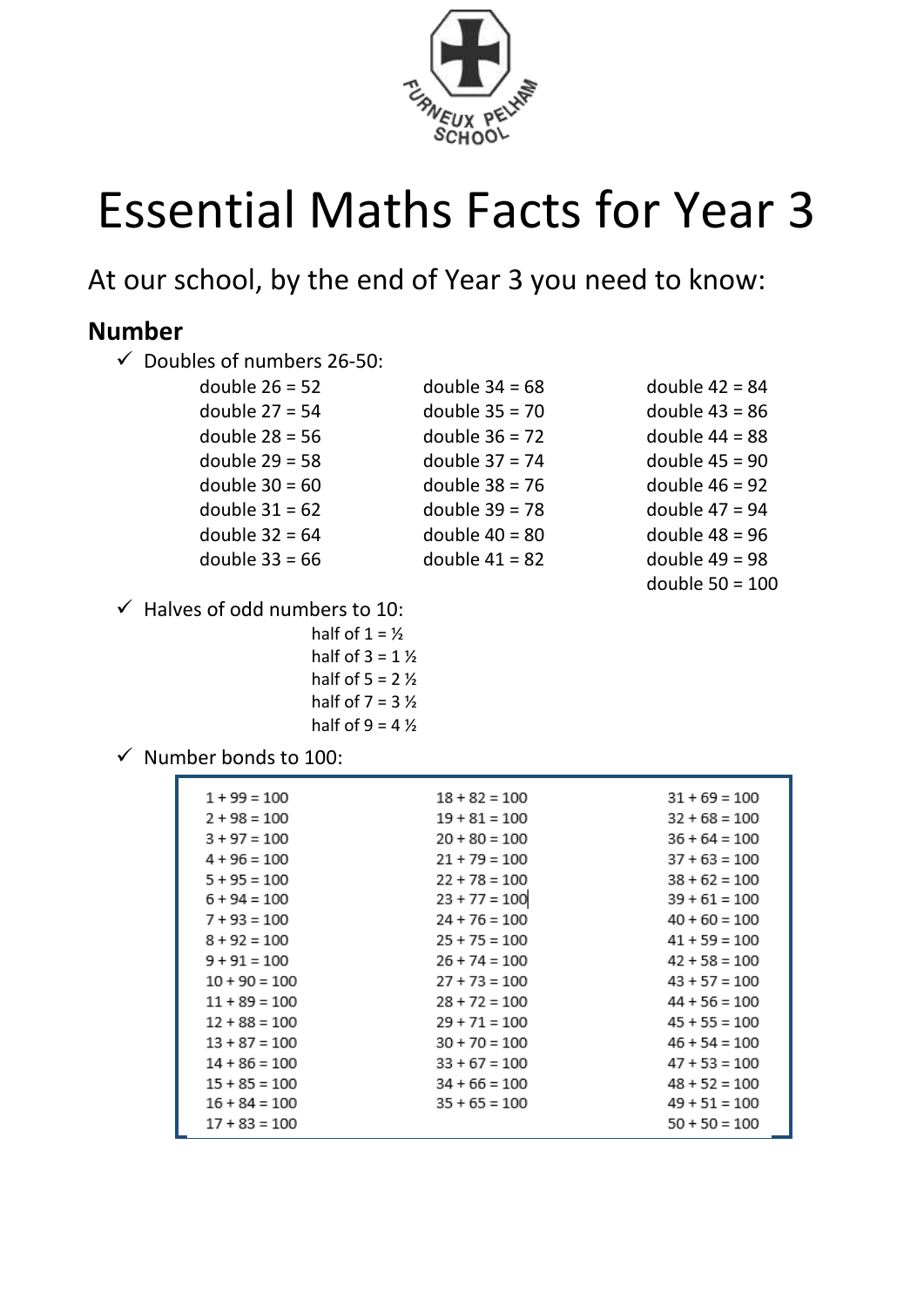# **Fractions**

- $\checkmark$  The number on the top of a fraction is a numerator.
- $\checkmark$  The number on the bottom of a fraction is a denominator.
- $\checkmark$  1 whole is equal to two halves 1 whole is equal to four quarters 1 whole is equal to three thirds 1 whole is equal to five fifths etc.

#### **Money Communist Roman Numerals**

 $\checkmark$  2 x 50p = £1  $I = 1$   $VI = 6$   $XI = 11$  $\checkmark$  5 x 20p = £1 II = 2 VII = 7 XII = 12  $\checkmark$  10 x 10p = £1 III = 3 VIII = 8  $\sqrt{20 x 5p} = £1$  IV = 4 IX = 9  $\sqrt{50 \times 2p} = £1$   $V = 5$   $X = 10$ 

# **Time**

- $\checkmark$  There are 24 hours in a day.
- $\checkmark$  There are 52 weeks in a year.
- $\checkmark$  There are 365 days in a year (366 in a leap year).
- $\checkmark$  A leap year comes every four years.
- $\checkmark$  A century is 100 years.
- $\checkmark$  A millennium is 1000 years.
- $\checkmark$  'am' is for times from midnight to midday.
- $\checkmark$  'pm' is for times from midday to midnight.
- $\checkmark$  30 days hath September, April, June and November, All the rest have 31, except February alone, And that hath 28 days clear, and 29 in each leap year.

# **Measures**

- $\checkmark$  10 mm = 1 cm
- $√ 100 cm = 1 m$
- ✓ 1000 mm = 1 m
- $√ 1000 m = 1 km$
- $√ 500 m = ½ km$

### $√ 1000$  mg = 1 g  $√ 1000 g = 1 kg$  $\checkmark$  500 g = ½ kg

- $√ 1000$  ml = 1l
- $\checkmark$  500 ml = ½ l

# **Shape**